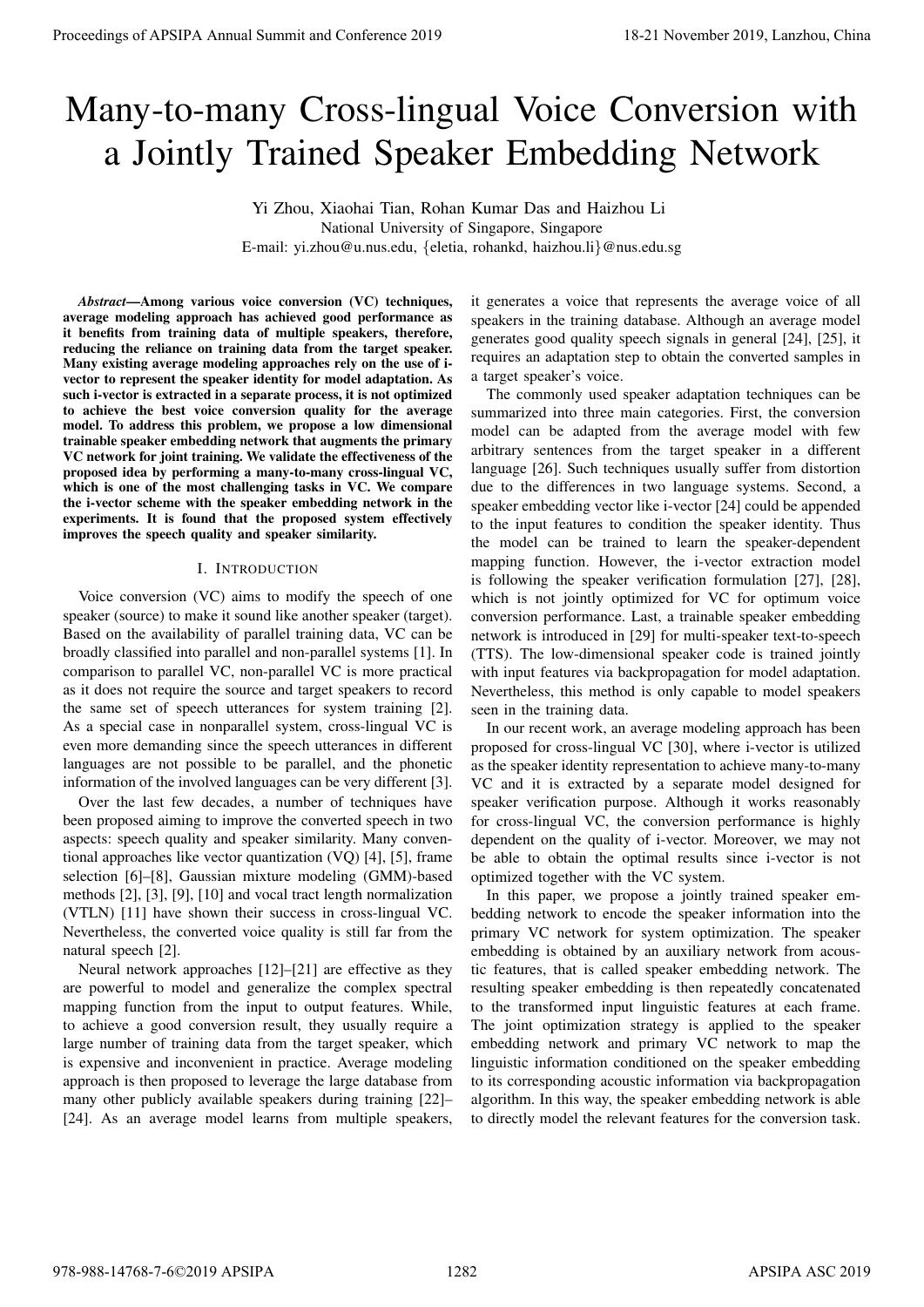

Fig. 1. The training stage and conversion stage of the cross-lingual voice conversion system with the average model conditioned on i-vector.

Furthermore, our proposed method does not rely on the target speaker's data during training, so it is considered flexible and convenient in practice.

## II. AVERAGE MODELING VC SYSTEM WITH I-VECTOR

Fig. 1 shows the Phonetic PosteriorGram (PPG)-based average modeling VC framework. PPG is a time-versus-class vector representing the phonetic classes at frame level [24], [31]–[33], which is derived from an automatic speech recognition (ASR) system as the linguistic features to represent the input speech. The average model learns to map PPG linguistic features to Mel Cepstral Coefficients (MCCs). As it is trained on multiple speakers and different languages, it represents an average voice. The average model is conditioned on i-vector input to project the average voice to a target speaker identity.

# *A. i-vector Based Speaker Embedding*

i-vector is a compact representation for an utterance representing the speaker characteristics [27]. It is derived by a factor analysis approach. In particular, GMM supervectors obtained from some feature representation are projected into a low dimensional space. It is done by creating a total variability space that covers all sorts of variability like speaker, channel and session information. This space is learned by expectation maximization (EM) algorithm using a large amount of background data. The low dimensional representations also carry channel/session information that are required to be compensated by using techniques like linear discriminant analysis (LDA). The final low dimensional representation captures the speaker's identity. This i-vector is used as a speaker embedding for the average model.

# *B. Training Stage*

Speech data from many speakers are first passed into the i-vector extractor, ASR system and vocoder to extract the ivectors, PPGs and MCCs, respectively. Then, input linguistic features can be formed by concatenating i-vectors with PPGs, and MCCs are used as the output acoustic features. The

average model is trained to learn the transformation function from input PPGs with i-vectors to output MCCs by minimizing the mean square error between the original and predicted MCCs via backpropagation.

# *C. Conversion Stage*

Firstly, PPGs are extracted from the source speech using the same ASR system; and the target i-vector is extracted from the target speaker's speech using the same i-vector extractor. Then, PPGs and i-vector are concatenated and fed into the trained network for acoustic feature (MCCs) generation. Finally, the converted MCCs will be used to reconstruct the target waveform as in [30].

# *D. Limitation*

The conversion performance of the i-vector based speaker embedding may not be optimal for the reason that the i-vector extractor is not jointly trained and optimized for VC task.

# III. VOICE CONVERSION WITH A JOINTLY TRAINED SPEAKER EMBEDDING NETWORK

Inspired by the study of speaker auxiliary network in speaker extraction [34], we propose to employ a speaker embedding network for speaker adaptation in the average modeling VC system. Different from the i-vector framework discussed in Section II, our proposed method does not rely on the i-vector extractor to obtain the speaker embedding. Instead, we utilize the acoustic features from the same training speaker to learn a trainable speaker embedding. The primary VC network is based on an average model, that is conditioned on the speaker embedding from the speaker embedding network.

As shown in Fig. 2, the VC framework is similar to the one discussed in Section II, while the proposed VC system does not require the i-vector extractor. Rather than appending ivector as speaker ID to PPGs as input features, the speaker embedding is jointly trained by presenting MCCs to the network. The schematic diagram of the jointly trained network is shown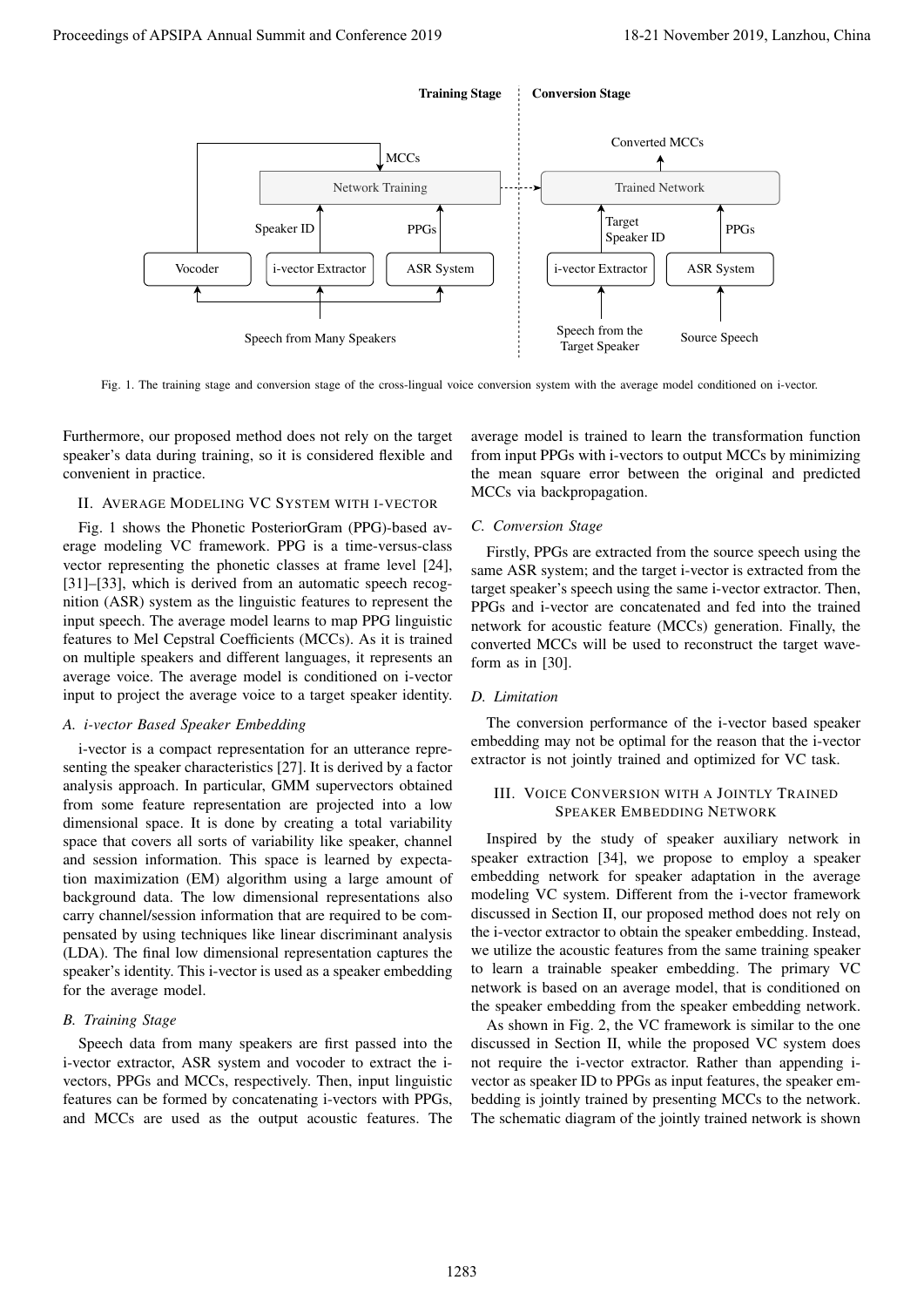

Fig. 2. The block diagram for training stage and conversion stage of the jointly trained many-to-many cross-lingual voice conversion framework using the proposed speaker embedding network. The Joint Network contains two networks: Speaker Embedding Network and Primary VC network. PPGs (\*\*) and MCCs (\*\*) indicate they are extracted from the same utterances. MCCs(\*) and MCCs(\*\*) can be obtained from either the same or different utterances, but they are required to be extracted from the same speaker.



Fig. 3. The schematic diagram of the jointly trained Primary VC Network with the proposed Speaker Embedding Network.

in Fig. 3, and there are two blocks in the proposed network: primary VC network and speaker embedding network.

In the primary VC network, PPGs and MCCs extracted from the same utterances are used as paired input and output features. In the speaker embedding network, we present the MCCs extracted from the training speaker's utterances as input features. In particular, the utterances used for acoustic feature (MCCs) extraction can be different from those used in the primary VC network. By doing so, the speaker embedding network can generally learn the speaker embedding from any given speech data from a target speaker. Thus it is effective to alleviate the mismatch problems caused by language difference between source and target speech during testing time in

cross-lingual conversions. The speaker embedding vector is then repeated and concatenated to the transformed linguistic features in the hidden layer of the primary VC network to all frames.

During conversion, we extract PPGs as input features from the speech of a source speaker. While, we extract MCCs from a target speaker's speech to be used as speaker embedding network input features. Both PPGs and MCCs will be passed to their corresponding network, and the jointly trained model will generate the converted MCCs in the target speaker's voice.

#### IV. EXPERIMENTS

#### *A. Database and Feature Extraction*

In our experiment, VC was performed between English and Mandarin speakers. All selected speech data is native and monolingual, and the details are shown in TABLE I. For training, 64 speakers were used including 32 female and 32 male speakers with 150 utterances from each speaker. The other 12 utterances from each speaker in the training data were used for validation. In total, we used 9,600 utterances to train the average models. For testing, 20 non-overlapped utterances from each of 8 target speakers were chosen.

For the i-vector based speaker embedding, the universal background model (UBM) contained 502 speakers including 251 male and 251 female speakers from Switchboard II corpus. In total, there were 1,872 utterances, and each utterance was about 5 minutes. For the proposed speaker embedding network, the network used the same training data as discussed above, i.e., 9,600 utterances from 64 speakers, and each utterance was few seconds.

The Kaldi toolkit [39] was used for ASR system training. WORLD vocoder [40] was used for MCC feature extraction. The network configurations and other feature details were all the same as in [30].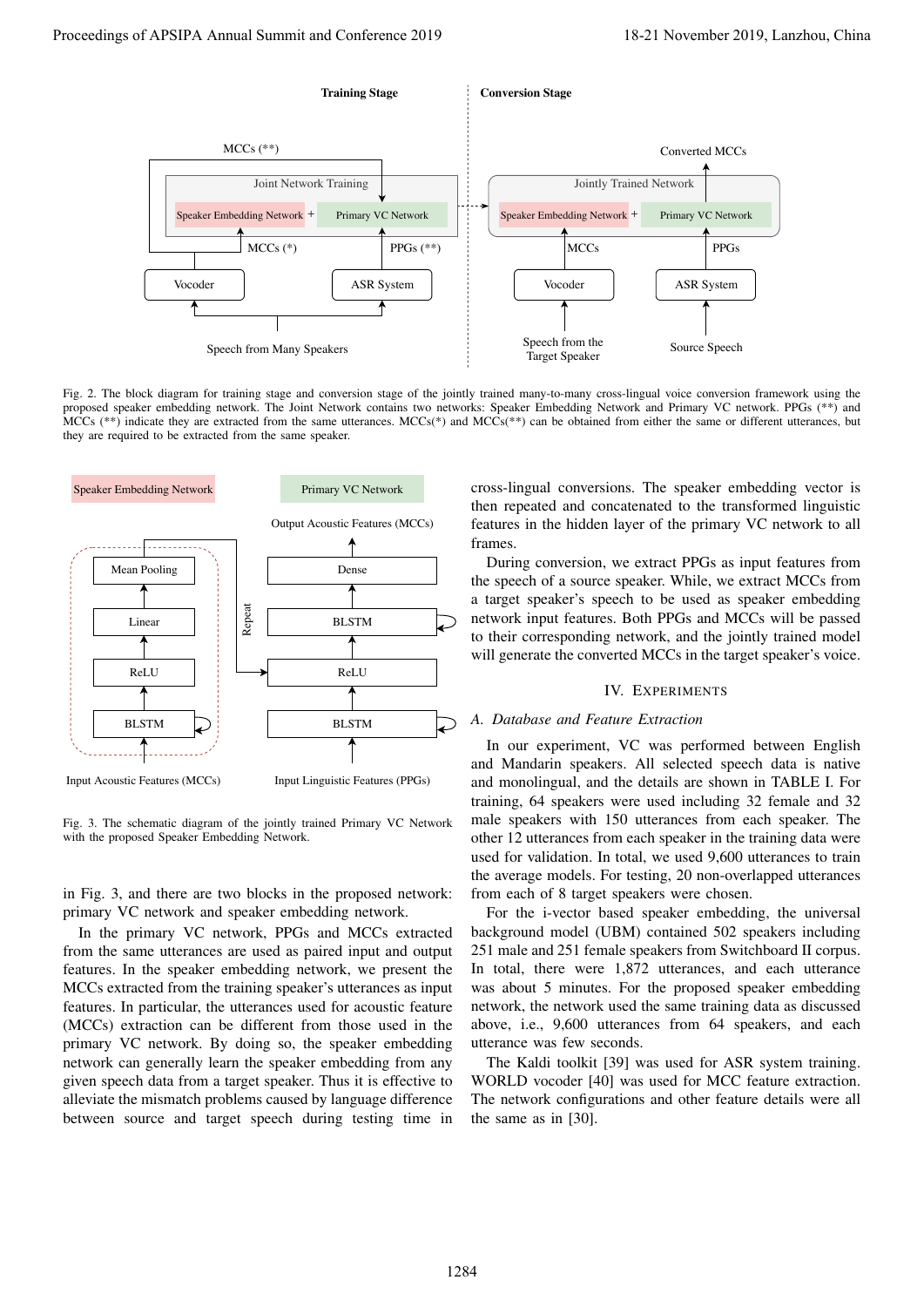| Stage    | Database         | Data                      | Selected Speaker                       |  |
|----------|------------------|---------------------------|----------------------------------------|--|
| Training | <b>VCTK</b> [35] | English 1,296 utterances  | 294, 297, 299, 300, 301, 303, 305, 306 |  |
|          |                  | 8 male, 8 female          | 302, 311, 315, 316, 334, 345, 360, 363 |  |
|          | CMU ARCTIC [36]  | English 972 utterances    | slt, clb, lnh                          |  |
|          |                  | 3 male, 3 female          | bdl, jmk, rms                          |  |
|          | VCC2016 [37]     | English 810 utterances    | SF1, SF2, SF3, TF1, TF2                |  |
|          |                  | 5 male, 5 female          | SM1, SM2, TM1, TM2, TM3                |  |
|          | Mandarin Library |                           | 01F, 02F, 03F, 04F, 05F, 06F, 10F, 11F |  |
|          |                  | Mandarin 2,592 utterances | 17F, 18F, 19F, 20F, 22F, 23F, 25F, 26F |  |
|          |                  | 16 male, 16 female        | 07F, 08F, 09F, 12F, 13F, 35F, 39F, 42F |  |
|          |                  |                           | 46F, 47F, 48F, 52F, 56F, 58F, 59F, 61F |  |
| Testing  | VCC2018 [38]     | English 80 utterances     | <b>TF1. TF2</b>                        |  |
|          |                  | 2 male, 2 female          | TM1, TM2                               |  |
|          | Mandarin Library | Mandarin 80 utterances    | 14F, 15F                               |  |
|          |                  | 2 male, 2 female          | 16M, 24M                               |  |

TABLE I DETAILS OF DATA USED IN THE EXPERIMENTS.

We used mel frequency cepstral coefficient (MFCC) features to derive the i-vectors. We used gender-independent UBM of 1024 mixture components and total variability matrix with 400 speaker factors. The 400-dimensional i-vectors obtained from the framework were again reduced to 150 dimensions by applying LDA.

## *B. Experimental Setups*

We compared two systems, namely i-vector scheme, and speaker embedding network, in cross-lingual voice conversion experiments.

- iSE: We implemented a cross-lingual VC system with the i-vector based Speaker Embedding (iSE) as the baseline. As described in Section II, the model was trained with Merlin toolkit [41]. The input feature dimension was 491 including 341-dimensional bilingual PPG and 150 dimensional i-vector. Two BLSTM layers were used and each layer had 512 nodes. The minibatch size, momentum and learning rate were set to 20, 0.9 and 0.002, respectively. The output acoustic feature dimension was 127, which consisted of MCCs (40-dim), log fundamental frequency  $(F0)$  (1-dim), Aperiodicity (AP) (1-dim) and their dynamic features, and voiced/unvoiced flag (1-dim).
- SEN: We employed the proposed jointly trained Speaker Embedding Network (SEN) as discussed in Section III. For the primary VC network, the input feature dimension was 341, which only contained the bilingual PPG. Two BLSTM layers were used and each layer had 512 hidden units. For the speaker embedding network, the input acoustic feature dimension was 127, which was same with that of output acoustic features. Using the same minibatch size of 20, another 20 utterances from from the same speaker were fed into the speaker embedding network. Two BLSTM layers were used and each layer had 256 nodes. The feed-forward hidden layer with ReLU activation function also had 256 nodes. Last, a linear layer with 30 nodes was used with a mean pooling over all frames to produce a 30-dimensional speaker embedding vector. Other parameters and features were the same as our baseline iSE system.

## TABLE II

MCD RESULTS FOR INTRALINGUAL VOICE CONVERSION. ISE DENOTES THE BASELINE VC SYSTEM WITH I-VECTOR, AND SEN INDICATES THE PROPOSED JOINTLY TRAINED SPEAKER EMBEDDING NETWORK. M AND F DENOTE THE FEMALE SPEAKER AND MALE SPEAKER RESPECTIVELY. THE ARROW SHOWS THE CONVERSION DIRECTION.

| Language | Gender            | iSE  | <b>SEN</b> |
|----------|-------------------|------|------------|
|          | $M \rightarrow M$ | 5.88 | 5.76       |
| English  | $F \rightarrow F$ | 6.53 | 6.29       |
|          | $F \to M$         | 6.54 | 6.48       |
|          | $M \rightarrow F$ | 6.87 | 6.69       |
|          | $M \rightarrow M$ | 5.91 | 5.77       |
| Mandarin | $F \rightarrow F$ | 6.81 | 6.68       |
|          | $F \rightarrow M$ | 6.73 | 6.60       |
|          | $M \rightarrow F$ | 7.47 | 7.21       |

During conversion, we directly copied APs from source speech, while converted  $F0$  by a global linear transformation in log-scale [32], [42], [43]. The MCCs were obtained by maximum likelihood parameter generation algorithm [44]. A post-filtering technique was also employed [45].

#### *C. Evaluations*

Both objective and subjective evaluations were conducted on the baseline and proposed systems. We covered all intragender and inter-gender conversions among the test speakers in two languages, and the average results will be reported in each language. As we only have monolingual speech data from all chosen speakers, the objective evaluation results will be discussed only for intralingual VC. However, subjective evaluations will focus on cross-lingual VC. The converted speech samples are available from the demo  $link<sup>1</sup>$ .

*1) Objective Evaluation:* Mel-cepstral distortion (MCD) was used to measure the spectral distance between the ground truth and converted speech, which is defined as follows between two MCC frames,

$$
MCD[dB] = \frac{10}{log 10} \sqrt{2 \sum_{d=1}^{D} (c_d - c_d^{converted})^2}
$$
 (1)

<sup>1</sup>https://vcsamples.github.io/APSIPA2019/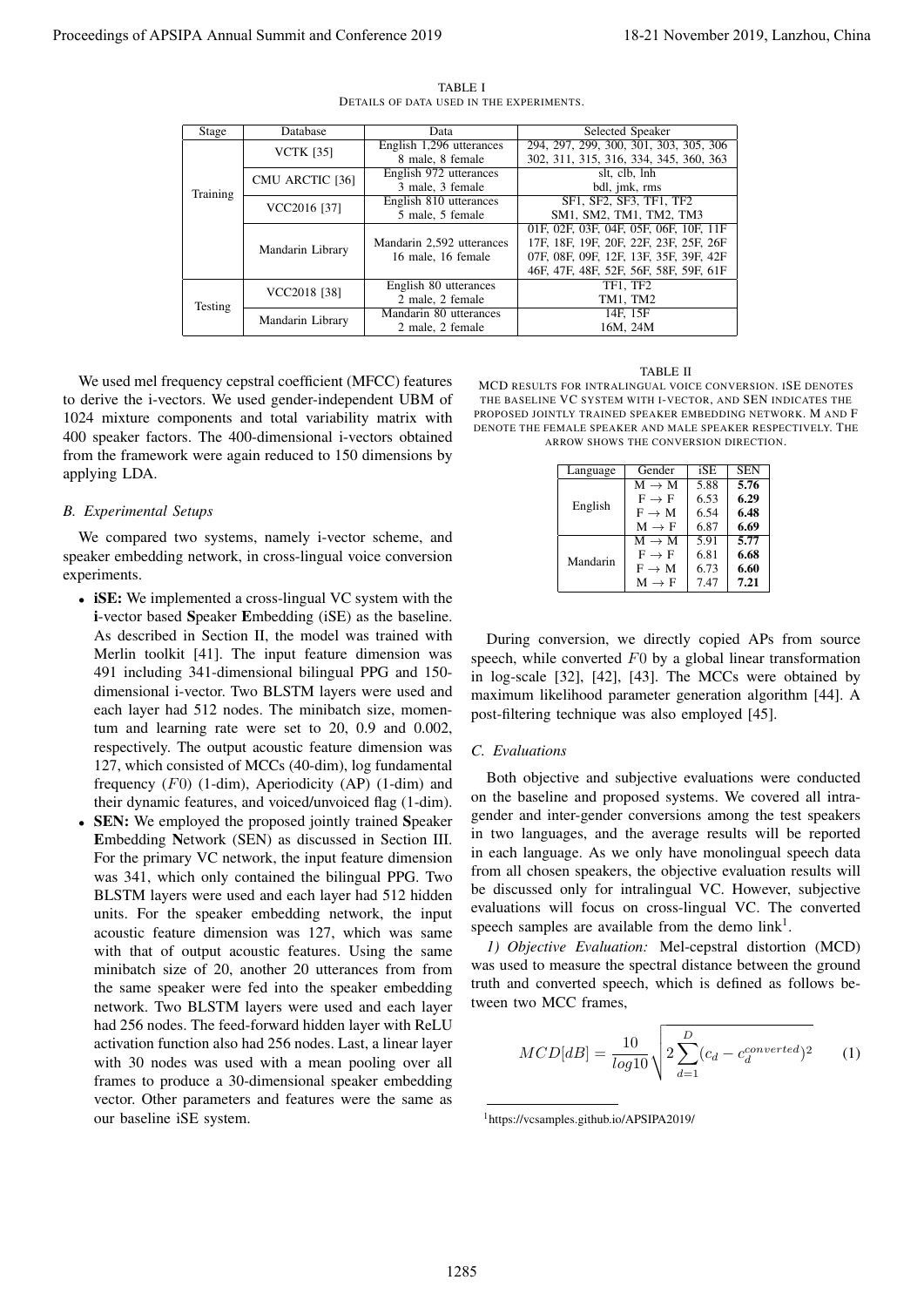

Fig. 4. AB preference test results for speech quality with 95% confidence intervals. iSE denotes the baseline VC system with i-vector, and SEN indicates the proposed jointly trained speaker embedding network.



Fig. 5. XAB preference test results for speaker similarity with 95% confidence intervals. iSE and SEN denotes the baseline VC system with i-vector and the proposed jointly trained speaker embedding network, respectively. N/P means no preference.

where  $c_d$  and  $c_d^{converted}$  are d-th dimension of the original and converted MCCs, and *D* indicates the MCC dimension. The lower value accounts for a smaller distortion.

The MCD results are presented in TABLE II. We observe that the proposed SEN always outperforms the baseline iSE with lower MCDs for all conversion experiments in two languages, which indicates that our proposed SEN is more effective than iSE in intralingual VC. Although our focus is cross-lingual VC, the intralingual conversion results are also meaningful to evaluate the system performance [46].

*2) Subjective Evaluations:* AB preference test was conducted to assess speech quality, and XAB preference test was also conducted to evaluate speaker similarity. 12 listeners were invited to participate in all the tests. 20 samples were randomly selected from 160 converted samples from each system. In AB preference tests, the listeners were asked to compare the quality and naturalness of the converted speech samples from different systems, and select the better one. Fig. 4 shows the speech quality test results, which suggests that our proposed approach outperforms the baseline system, and the quality improvement is more remarkable in English.

In XAB preference tests, X was the reference target speaker's speech, A and B were the randomly selected converted samples from different systems. The listeners were asked to chose the sample that was closer to the reference speaker's voice. The speaker similarity test results are presented in Fig. 5. It is observed that our proposed SEN outperforms the i-vector system in both English and Mandarin, and the difference is statistically significant in English.

Both objective and subjective results demonstrate the proposed jointly trained speaker embedding network consistently outperform the baseline VC system using i-vectors, which confirms the effectiveness of our proposed approach in terms of quality and similarity.

## V. CONCLUSIONS

In this paper, we proposed a jointly trained speaker embedding network by integrating a speaker embedding network to the primary voice conversion network and optimizing it jointly with the rest of the model. A many-to-many cross-lingual voice conversion framework is implemented to validate the effectiveness of our proposed technique. Experimental results show that the proposed network can effectively improve the conversion performance in terms of both speech quality and speaker individuality compared to the average modeling voice conversion system using i-vector.

# ACKNOWLEDGMENT

This research is supported by Ministry of Education, Singapore AcRF Tier 1 NUS Start-up GrantFY2016, Nonparametric approach to voice morphing. Yi Zhou is also funded by NUS research scholarship. The Mandarin library of average model database is provided by Data-baker<sup>2</sup>.

## **REFERENCES**

- [1] E. Godoy, O. Rosec, and T. Chonavel, "Voice conversion using dynamic frequency warping with amplitude scaling, for parallel or nonparallel corpora," *IEEE Transactions on Audio, Speech, and Language Processing*, vol. 20, no. 4, pp. 1313–1323, 2012.
- [2] B. Ramani, M. A. Jeeva, P. Vijayalakshmi, and T. Nagarajan, "A multi-level GMM-based cross-lingual voice conversion using language-specific mixture weights for polyglot synthesis," *Circuits, Systems, and Signal Processing*, vol. 35, no. 4, pp. 1283– 1311, 2016.
- [3] D. Erro, A. Moreno, and A. Bonafonte, "INCA algorithm for training voice conversion systems from nonparallel corpora," *IEEE Transactions on Audio, Speech, and Language Processing*, vol. 18, no. 5, pp. 944–953, 2010.
- [4] M. Abe, S. Nakamura, K. Shikano, and H. Kuwabara, "Voice conversion through vector quantization," *Journal of the Acoustical Society of Japan (E)*, vol. 11, no. 2, pp. 71–76, 1990.
- [5] M. Abe, K. Shikano, and H. Kuwabara, "Cross-language voice conversion," in *INTERSPEECH*, pp. 345–348, 1990.
- [6] D. Erro and A. Moreno, "Frame alignment method for crosslingual voice conversion," in *INTERSPEECH*, pp. 1969–1972, 2007.
- [7] Y. Qian, J. Xu, and F. K. Soong, "A frame mapping based HMM approach to cross-lingual voice transformation," in *IEEE ICASSP*, pp. 5120–5123, 2011.

<sup>2</sup>http://www.data-baker.com